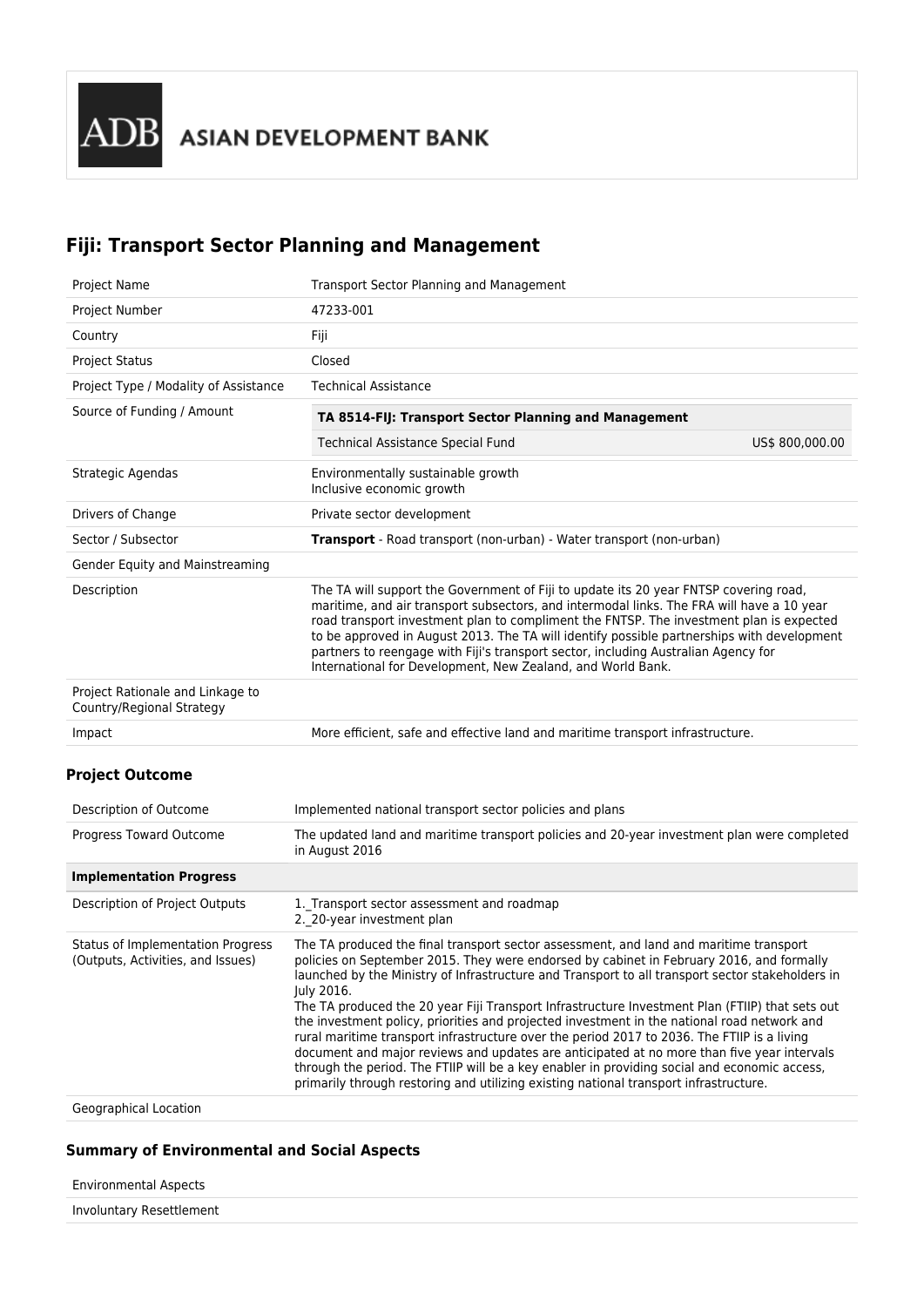#### Indigenous Peoples

| Stakeholder Communication, Participation, and Consultation |                                                                                                                                                                                                 |  |  |
|------------------------------------------------------------|-------------------------------------------------------------------------------------------------------------------------------------------------------------------------------------------------|--|--|
| During Project Design                                      | Central and line ministries were consulted during project design.                                                                                                                               |  |  |
|                                                            | During Project Implementation Central and line ministries are regularly consulted during project implementation. A stakeholder<br>workshop was held for the private sector, industry, and NGOs. |  |  |

## **Business Opportunities**

| Consulting<br>Services | The TA will require consulting services consisting of 20 international person-months and 9 national person-months of<br>specialist inputs. A consulting firm will provide the following international experts: team leader and transport<br>planner-economist (7 person-months), maritime transport specialist (2 person-months), civil engineer (4 person-<br>months), asset management specialist (2 person-months), financial management specialist (3 person-months),<br>environmental safeguards specialist (1 person-month), and social and poverty specialist (1 person-month), as well<br>as a national deputy team leader and transport planner (9 person-months). ADB will select the consultant firm using<br>quality- and cost-based selection (with the standard quality to cost ratio of 80:20) in accordance with the Guidelines<br>on the Use of Consultants (2013, as amended from time to time). The outline terms of reference appear in Appendix<br>3. Disbursement will follow direct payment procedures in accordance with ADB's Technical Assistance Disbursement<br>Handbook (2010, as amended from time to time). |
|------------------------|--------------------------------------------------------------------------------------------------------------------------------------------------------------------------------------------------------------------------------------------------------------------------------------------------------------------------------------------------------------------------------------------------------------------------------------------------------------------------------------------------------------------------------------------------------------------------------------------------------------------------------------------------------------------------------------------------------------------------------------------------------------------------------------------------------------------------------------------------------------------------------------------------------------------------------------------------------------------------------------------------------------------------------------------------------------------------------------------------------------------------------------------|
|                        |                                                                                                                                                                                                                                                                                                                                                                                                                                                                                                                                                                                                                                                                                                                                                                                                                                                                                                                                                                                                                                                                                                                                            |

Procurement The consultants will manage the procurement and budget for equipment, training, resources materials and software, surveys, seminars, and conferences in the course of normal TA administration. Procurement will follow ADB's Procurement Guidelines (2013 as amended from time to time). Upon completion of the TA all equipment, materials, and data will be handed over to the government, with a notice of disposal.

#### **Responsible Staff**

| Responsible ADB Officer    | Ling, David Tai-Wen                                                                      |
|----------------------------|------------------------------------------------------------------------------------------|
| Responsible ADB Department | Pacific Department                                                                       |
| Responsible ADB Division   | Transport, Energy and Natural Resources Division, PARD                                   |
| <b>Executing Agencies</b>  | Ministry of Economy<br>Level 5x Ro Lalabalavu House<br>370 Victoria Parade<br>Suva, Fiji |

## **Timetable**

| Concept Clearance          | 08 Oct 2013                |
|----------------------------|----------------------------|
| Fact Finding               | 19 Sep 2013 to 26 Sep 2013 |
| <b>MRM</b>                 | $\overline{\phantom{0}}$   |
| Approval                   | 25 Nov 2013                |
| <b>Last Review Mission</b> |                            |
| Last PDS Update            | 29 Mar 2017                |

## **TA 8514-FIJ**

| <b>Milestones</b> |                     |                         |                 |                |        |  |
|-------------------|---------------------|-------------------------|-----------------|----------------|--------|--|
| <b>Approval</b>   | <b>Signing Date</b> | <b>Effectivity Date</b> | <b>Closing</b>  |                |        |  |
|                   |                     |                         | <b>Original</b> | <b>Revised</b> | Actual |  |
| 25 Nov 2013       | 17 Jan 2014         | 17 Jan 2014             | 25 May 2015     | 31 Dec 2016    | $\sim$ |  |

| <b>Financing Plan/TA Utilization</b> |             |              |               |                        | <b>Cumulative Disbursements</b> |            |             |            |
|--------------------------------------|-------------|--------------|---------------|------------------------|---------------------------------|------------|-------------|------------|
| ADB                                  | Cofinancing | Counterpart  |               |                        |                                 | Total      | Date        | Amount     |
|                                      |             | Gov          | Beneficiaries | <b>Project Sponsor</b> | Others                          |            |             |            |
| 800,000.00                           | 0.00        | 100.000.00 l | $0.00\,$      | 0.00                   | 0.00                            | 900.000.00 | 25 Nov 2013 | 775.841.52 |